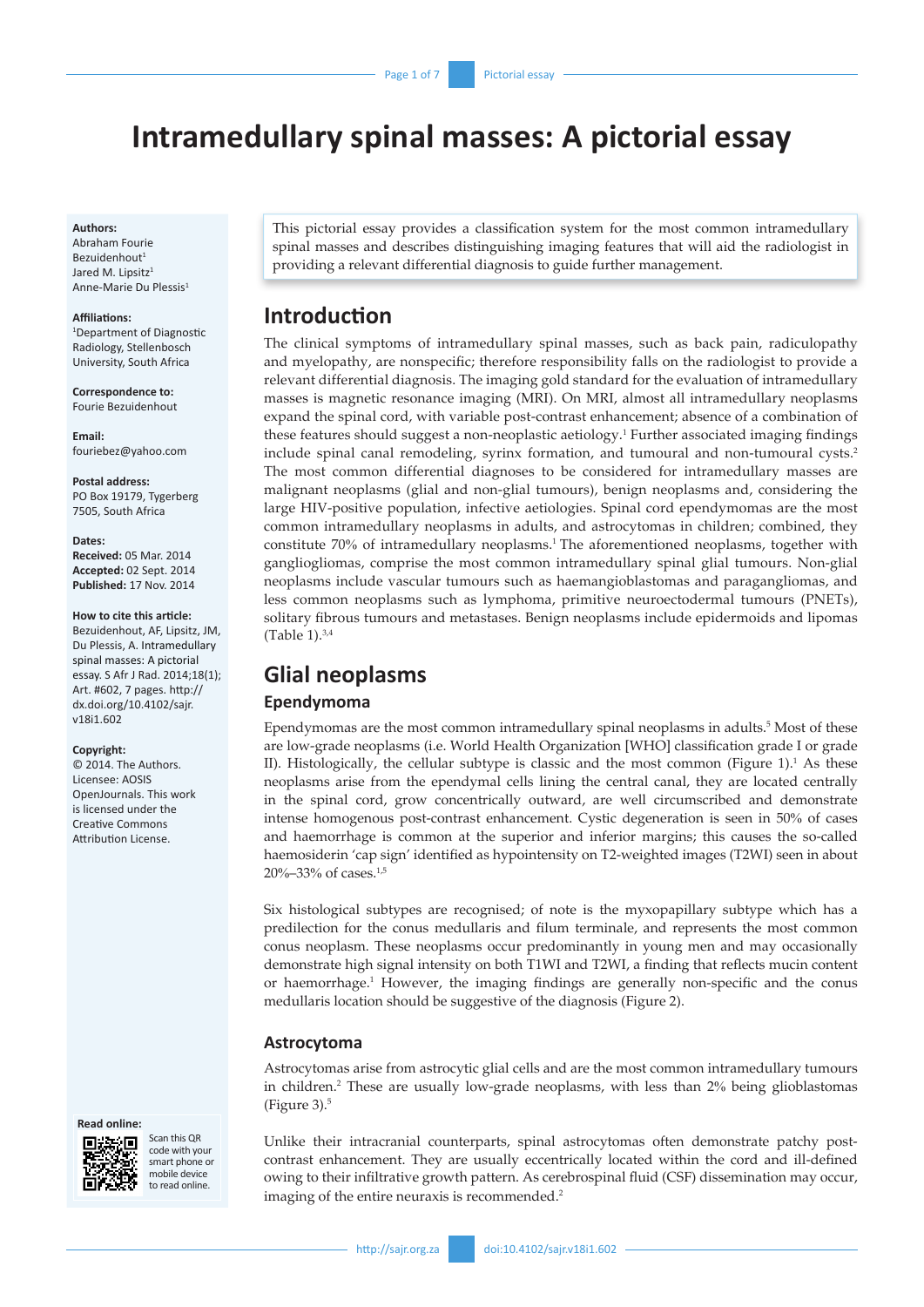**TABLE 1:** Intramedullary masses.

| Type of mass                   | Subtype                                  |
|--------------------------------|------------------------------------------|
| Glial neoplasms                | Astrocytoma                              |
|                                | Ependymoma                               |
| Mixed neuronal/glial neoplasms | Ganglioglioma                            |
| Non-glial neoplasms            |                                          |
| Vascular                       | Haemangioblastoma                        |
|                                | Paraganglioma                            |
| Other                          | Lymphoma                                 |
|                                | Metastasis                               |
|                                | Solitary fibrous tumour                  |
|                                | Primitive neuroectodermal tumour (PNET)  |
|                                | Atypical teratoid/rhabdoid tumour (ATRT) |
| Benign neoplasms               | Epidermoid                               |
|                                | Lipoma                                   |
| Infective masses               | Abscess                                  |
|                                | Tuberculous granuloma                    |
|                                | Hydatid disease                          |



**FIGURE 1:** Intramedullary ependymoma in a 41-year-old man. (a) Sagittal T2 weighted image demonstrates a heterogeneous, well-circumscribed mass (white arrow) with extensive syrinx formation (yellow arrows); (b) Contrastenhanced T1-weighted image demonstrates intense contrast enhancement of the tumour (blue arrow).

Diffusor tensor imaging (fiber tractography) has been used to differentiate ependymomas, which displace rather than infiltrate white-matter tracts, from astrocytomas that disrupt the descending fibres (Figure 4).<sup>5,6</sup> It is very difficult to distinguish ependymomas from astrocytomas on imaging, but Table 2 provides some detail that might help to simplify the process.

# **Mixed neuronal/ glial neoplasm Ganglioglioma**

Gangliogliomas are low-grade neoplasms that occur in people at an average age of 19 years, and represent a mixture of neuronal elements (ganglion cells) and glial elements (primarily neoplastic astrocytes). $<sup>1</sup>$  A study by Patel et al.</sup> found that 84% of gangliogliomas had mixed signal intensity on T1WI (which is a unique finding for spinal neoplasms) and speculated that this was because of the dual cellular



**FIGURE 2:** Intramedullary myxopapillary ependymoma in a 15-year-old boy. Sagittal T2-weighted (a) and axial contrast-enhanced T1-weighted; (b) images demonstrate a well-circumscribed mass (white arrow in 2a) in the conus with cystic degeneration (blue arrow in 2a), with an exophytic growth pattern and avid enhancement of the solid components of the mass (yellow arrows in 2b).



**FIGURE 3:** A rare case of intramedullary conus medullaris glioblastoma multiforme in a 37-year-old woman. Sagittal T1-weighted image (a) demonstrates isointense, irregular expansion of the conus medullaris (white arrows). Sagittal T2-weighted image (b) reveals abnormal hyperintensity throughout the expanded region (yellow arrows) and an associated tumoural cyst (red arrow). Contrast-enhanced sagittal T1-weighted image (c) displays irregular, intense enhancement of the glioblastoma multiforme (blue arrows).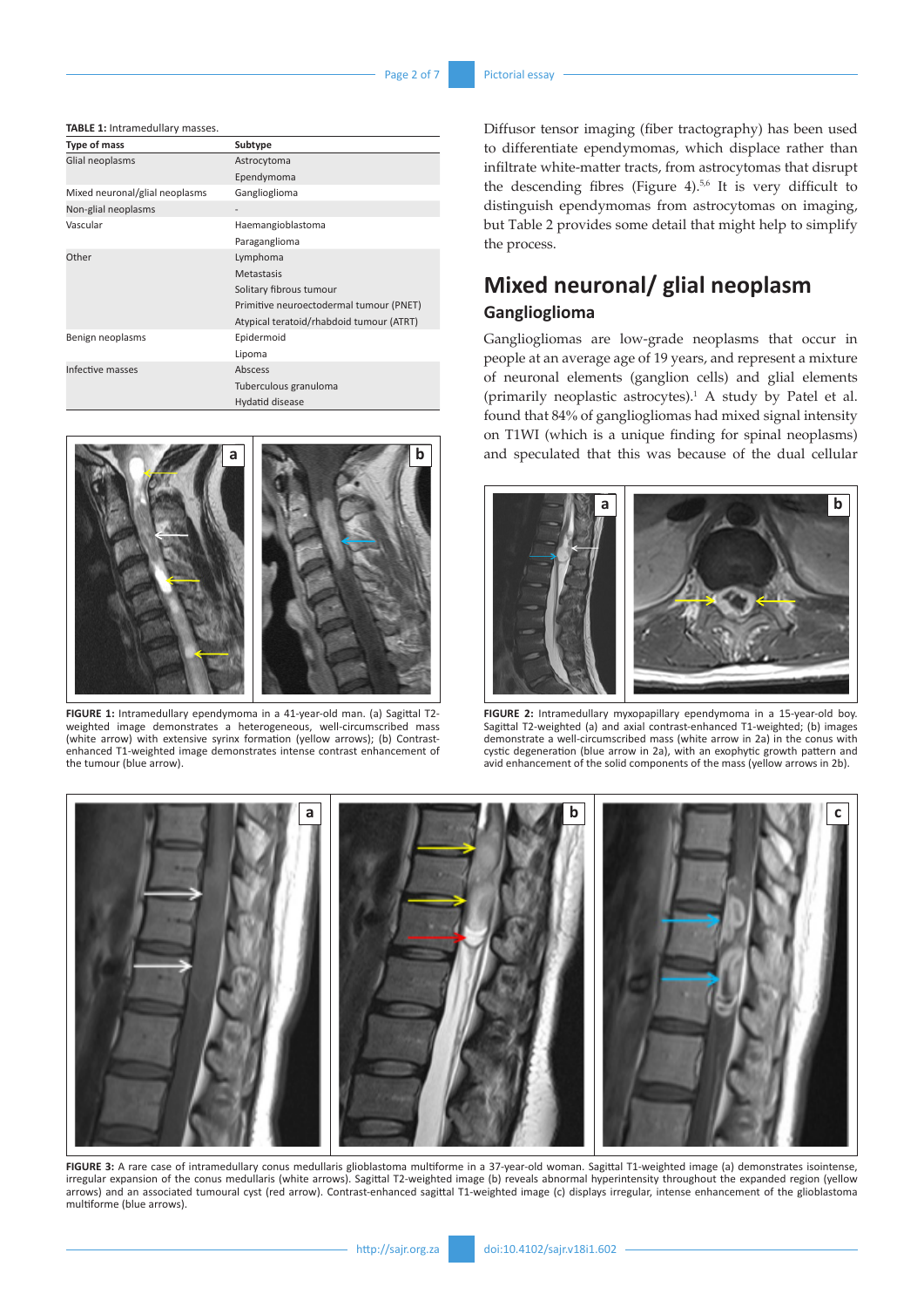population.7 These neoplasms may involve long segments of the cord (commonly extending more than eight vertebral body segments), contain calcifications and often have very little surrounding oedema.<sup>8</sup>

# **Non-glial neoplasm: Vascular neoplasms**

## **Haemangioblastoma**

Most cord haemangioblastomas (80%) are solitary with multiple lesions indicative of von Hippel–Lindau syndrome (Figure 5a). $^1$  These neoplasms are capillaryrich nodular masses abutting the leptomeninges, with prominent dilated and tortuous vessels on the cord surface (Figure 6). Their appearance may reflect the classic cystic lesion with an enhancing mural nodule, commonly seen in their intracranial counterparts (Figure 5b). Syrinx and spinal cord oedema are characteristic findings even in small tumours.8 Imaging of the entire neuraxis is recommended for patients with a positive family history of von Hippel– Lindau syndrome.

### **Paraganglioma**

Paragangliomas are neuroendocrine neoplasms arising from paraganglia. Paraganglia are accessory organs of the peripheral nervous system.<sup>1</sup> They are encapsulated, highly vascular neoplasms with a predilection for the conus medullaris, cauda equina and filum terminale.<sup>8</sup> Haemorrhage produces the 'cap sign', and intratumoural vessels with flow voids are common features of this tumour.



*Source*: Images courtesy of Professor Majda M. Thurnher.

**FIGURE 4:** Intramedullary ependymoma of the spinal cord. Sagittal T2-weighted image (a) demonstrates a bulky mass (white arrow) expanding the spinal cord at the level of T1–T3 with oedema (yellow arrows) and patchy enhancement (blue arrow in [b]) on the contrast-enhanced sagittal T1-weighted image; (b) Fibre tractography clearly shows displacement of the fibre tracts concentrically outward at the level of the tumour; (c) suggesting an ependymoma arising from the ependymal cells of the central canal.

#### **TABLE 2:** Spinal cord ependymoma vs astrocytoma.

| Diagnostic guide                                       | Ependymoma                    | Astrocytoma                  |
|--------------------------------------------------------|-------------------------------|------------------------------|
| Percentage of total intramedullary glial neoplasms (%) | 60                            | 33                           |
| Mean age of presentation (years)                       | 39                            | 29                           |
| Most common cord segment affected                      | Cervical                      | Thoracic                     |
| Location in the spinal cord                            | Central                       | Eccentric                    |
| Haemmorhage ('cap sign')                               | Common                        | Uncommon                     |
| Morphology                                             | Well circumscribed            | Infiltrative                 |
| Enhancement                                            | Focal, intense homogenous     | Patchy, irregular            |
| Average extent of lesion (vertebral body segments)     | 3.6                           | -                            |
| Diffusor tensor imaging (fibre tractography)           | Displaces white matter fibres | Disrupts white matter fibres |
| Associated syndromes                                   | Neurofibromatosis 2           | Neurofibromatosis 1          |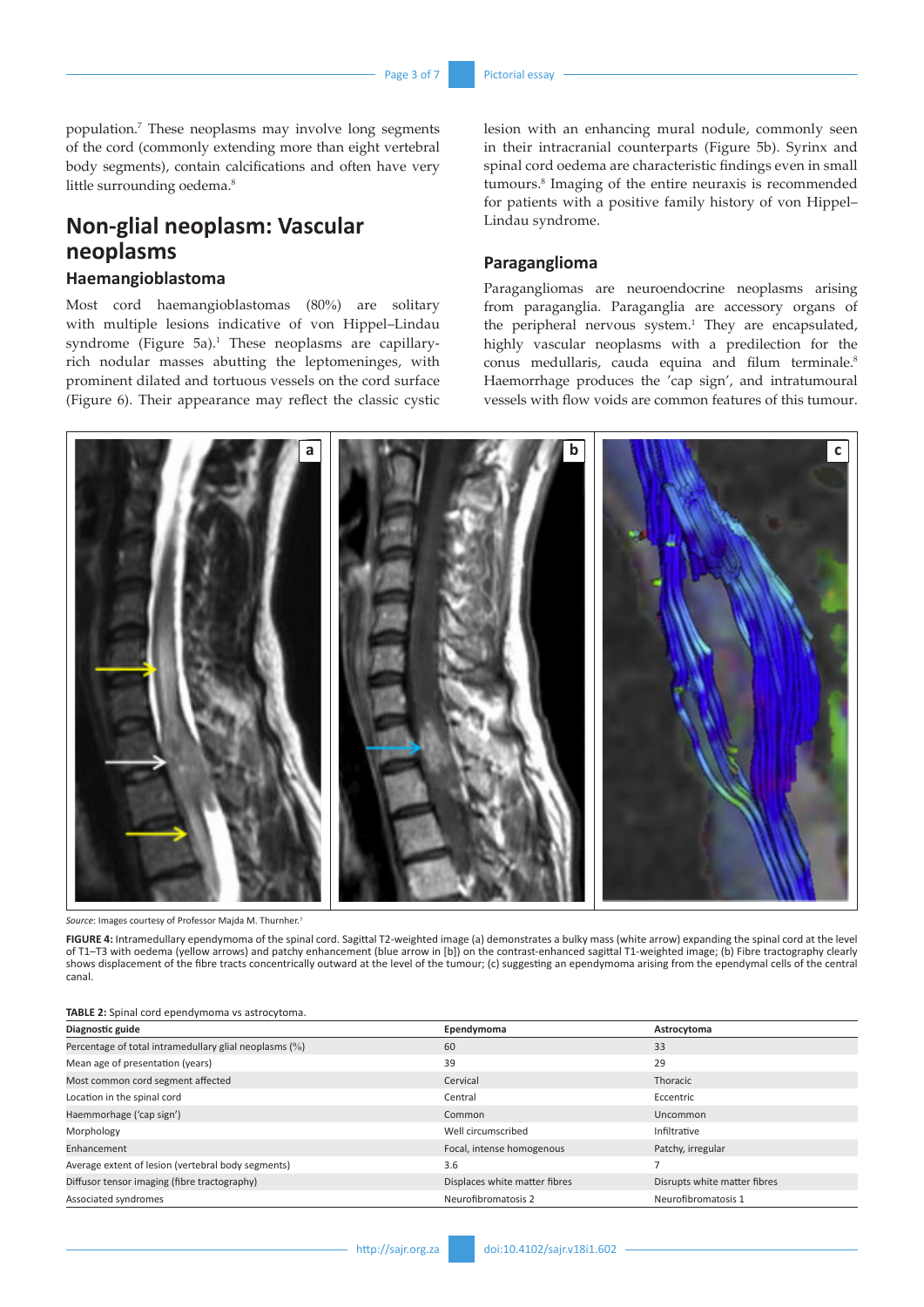Occasionally the characteristic 'salt-and-pepper' appearance, similar to neck and skull base paragangliomas, may be seen.

# **Rare non-glial neoplasm Lymphoma**

Primary intramedullary lymphomas are rare, comprising 3.3% of central nervous system (CNS) lymphomas.9 There are only a handful of reports on the MRI findings of intramedullary lymphomas that describe high signal intensity on T2WI in contrast to the low signal intensity found in intracranial lesions and non-specific post-contrast enhancement (Figure 7).<sup>1</sup>

## **Metastasis**

Intramedullary metastases are rare and most commonly secondary to bronchus and breast carcinoma



**FIGURE 5:** Multiple cord haemangioblastoma in a 27-year-old man with von Hippel Lindau syndrome. The contrast-enhanced sagittal T1-weighted image (a) demonstrates multiple enhancing nodules along the cord (white arrows) with associated cystic components (yellow arrows). The contrast-enhanced axial T1-weighted image (b) demonstrates the classic cystic lesion (yellow arrow) with an enhancing mural nodule (white arrow), commonly seen with CNS haemangioblastomas.



**FIGURE 6:** Intramedullary haemangioblastoma in a 24-year-old woman. The sagittal T2-weighted image (a) demonstrates heterogeneous cord expansion (white arrows), syrinx formation (yellow arrows) and prominent flow voids (blue arrows). The contrast-enhanced sagittal T1-weighted image (b) demonstrates a well-circumscribed, intensely enhancing mass (red arrow), syrinx formation and prominent flow voids (blue arrow).

(Figure 8).1 Cerebellar medulloblastoma has also been known to cause intramedullary metastasis.<sup>1</sup> Spread may either be haematogenous or from the leptomeninges. Intramedullary metastases show avid post-contrast enhancement and profuse oedema which is often disproportionately extensive compared with the size of the lesion.<sup>8</sup> Associated cysts are rare, compared with primary neoplasms. As cord expansion may be mild, differentiating intramedullary metastasis from demyelinating conditions can be difficult.

#### **Solitary fibrous tumour**

Solitary fibrous tumours (SFTs) are uncommon spindlecell neoplasms that typically arise in the pleural cavity. The first CNS SFT was described in 1996 and has received great attention since then.10 These tumours typically occur in adults and are usually well-circumscribed and show homogenous enhancement post contrast. Until this point, we have not dwelled on signal characteristics of the described conditions, as most spinal cord neoplasms are hypo- to isointense on T1WI and hyperintense on T2WI, offering no assistance in differentiating individual intramedullary neoplasms. SFTs, however, demonstrate hypointense signal on T2WI, clearly defining this from other intramedullary neoplasms (Figure 9). This unique imaging appearance is caused by the hypocellularity of, and abundant collagen stroma within this tumour.<sup>11</sup>

### **Primitive neuroectodermal tumour**

Intramedullary primitive neuroectodermal tumour (PNET) is a rare, aggressive embryonal tumour and is more commonly seen secondary to metastatic spread through the CSF from an intracranial primary tumour. Intramedullary PNET is slightly more common in young adults than in children.2 MRI findings are non-specific including T1 hypointensity, T2 hyperintensity and avid post-contrast enhancement.



**FIGURE 7:** Lymphoma of the conus medullaris in a 52-year-old man. Sagittal T2-weighted image (a) reveals a hyperintense mass (white arrow) in the conus medullaris with an exophytic growth pattern. Syrinx formation (blue arrow) is also seen. Contrast-enhanced sagittal T1-weighted image (b) demonstrates a well-circumscribed homogenously enhancing mass (yellow arrow) in the conus medullaris.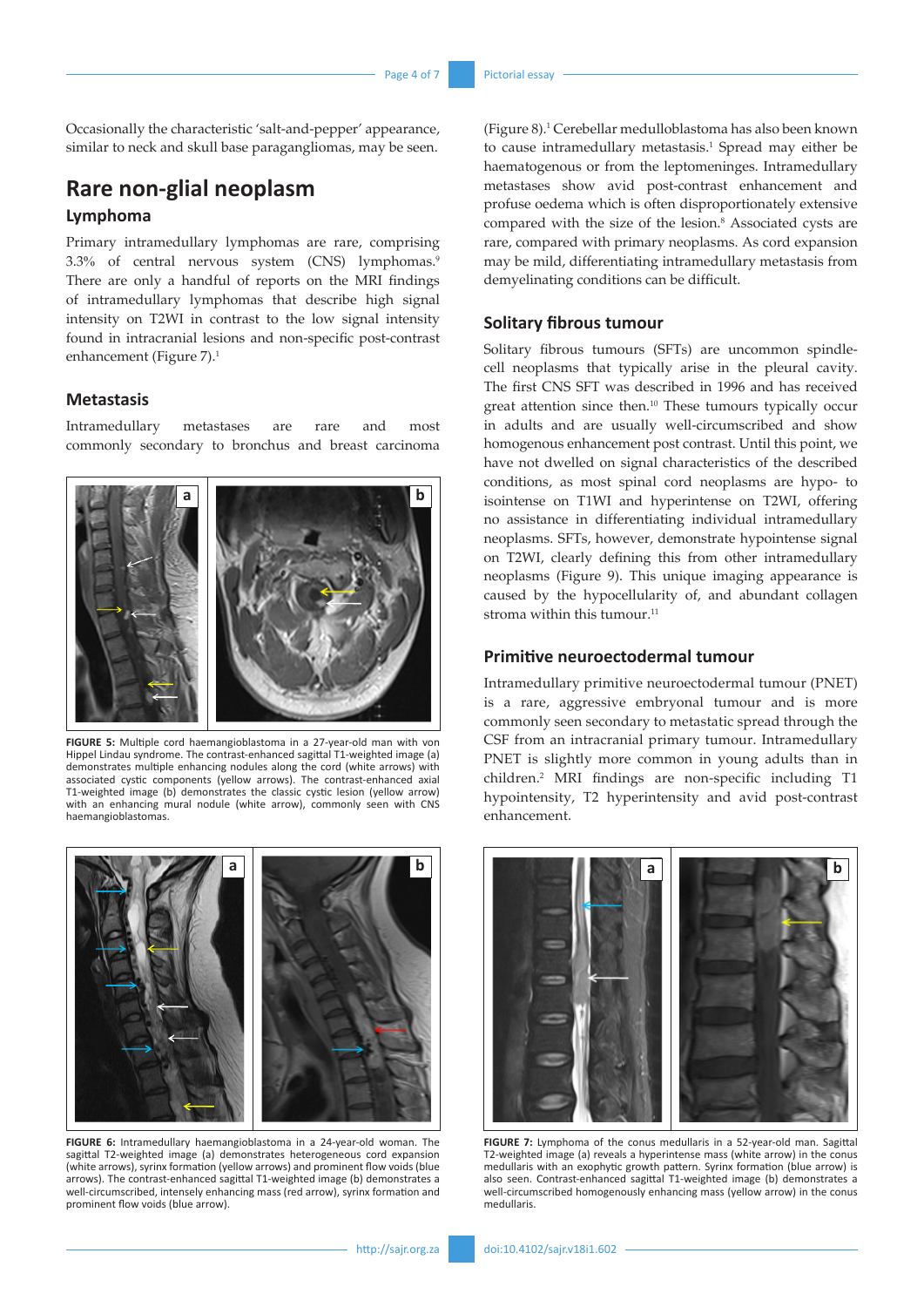

FIGURE 8: Intramedullary conus medullaris metastasis from a primary bronchus carcinoma in a 56-year-old man. Sagittal T1-weighted image (a) demonstrates irregular expansion of the conus medullaris (white arrow) with a focus of hyperintensity posteriorly (yellow arrow). Sagittal T2-weighted image (b) reveals abnormal hyperintensity throughout the expanded region (red arrows) with associated heterogenous hypointense areas (blue arrows). Cord oedema is also seen extending superiorly (white arrowhead). Contrast-enhanced sagittal T1-weighted image (c) displays patchy but intense enhancement (black arrow).



**FIGURE 9:** Intramedullary solitary fibrous tumour in a 38-year-old woman. Sagittal T2-weighted image (a) reveals the characteristic T2 hypointense mass (white arrow) in the thoracic cord. Contrast-enhanced axial T1-weighted image (b) demonstrates homogenous contrast enhancement (yellow arrow).

### **Atypical teratoid/rhabdoid tumour**

Atypical teratoid/rhabdoid tumour (ATRT) is a rare intramedullary tumour that mainly occurs in children less than 2 years old, and shares MRI characteristics with PNETs.<sup>2</sup>

# **Benign neoplasms Epidermoid**

Intramedullary epidermoids are ectodermal inclusion neoplasms that result from anomalous implantation during neural tube closure.12 Progressive desquamation of keratin from the epithelial lining into the interior of the neoplasm produces a cystic lesion that follows CSF intensity on T1 and T2-weighted sequences but demonstrates characteristic 'dirty' or heterogenous hyperintense fluid-attenuated inversion recovery (FLAIR) signal and restricted diffusion on diffusion-weighted imaging, which aids in differentiating this neoplasm from others.<sup>13</sup>

### **Lipoma**

Intramedullary lipomas consist of normal fat. The pathophysiology of these lesions is poorly understood. They usually occur along the dorsal midline of the spinal cord but rarely infiltrate the cord.<sup>14</sup> They follow fat signal on all sequences and suppress on fat-supression sequences.

## **Infective masses**

## **Abscess**

Intramedullary suppuration of the spinal cord is rare. Diagnosis of an intramedullary abscess should be considered in cases of acute neurological deterioration referable to spinal cord fall-out. CSF analysis plays an important role in differentiating between neoplastic and infective masses on initial imaging.8 Chronological MRI changes in intramedullary abscesses are similar to those in the brain. In the early stages of infectious myelitis, MRI demonstrates hyperintensity on T2WI with poorly defined enhancement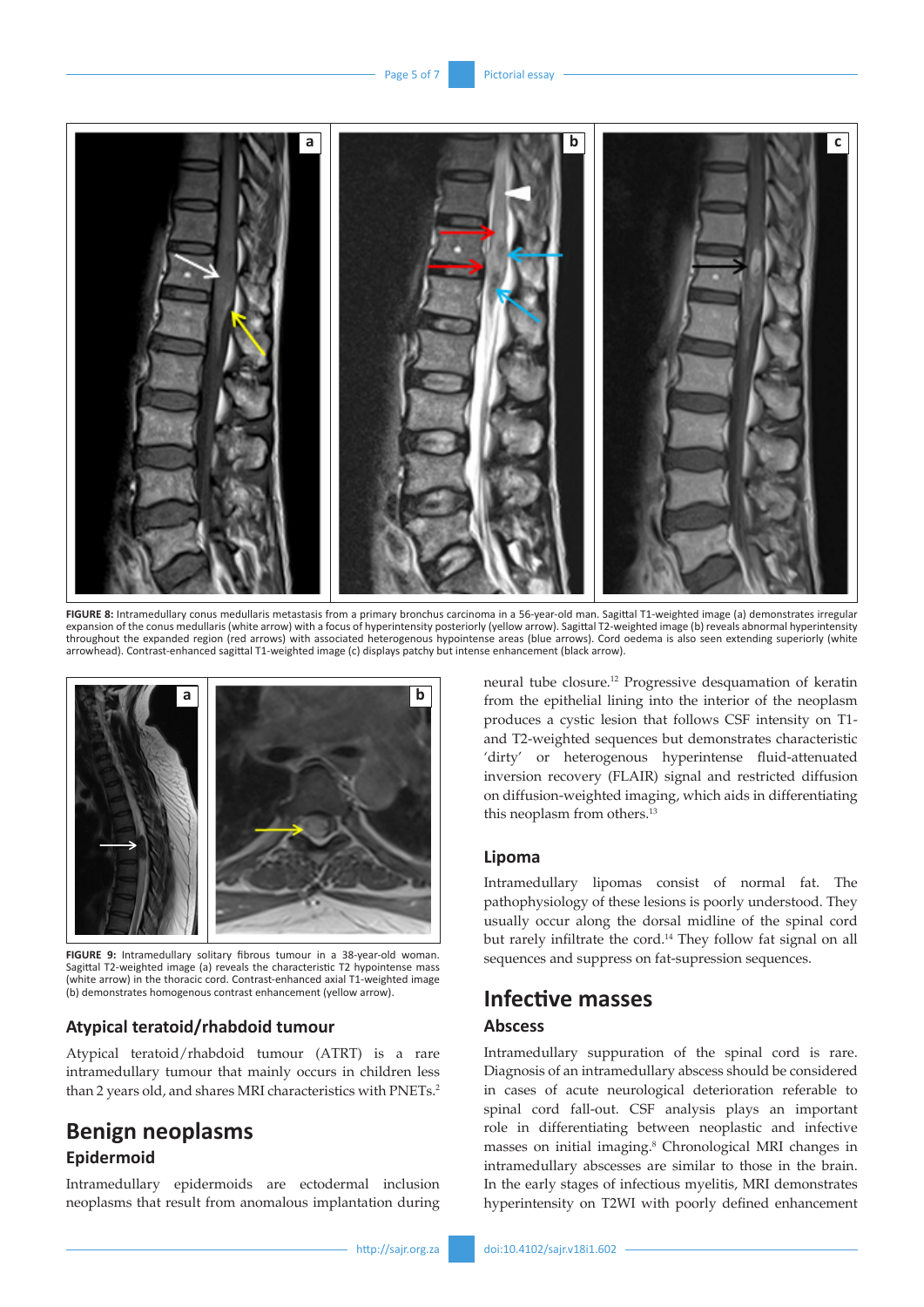

**FIGURE 10:** Intramedullary tuberculoma in an 18-year-old woman. Sagittal T2-weighted (a), sagittal T1-weighted (b) and sagittal contrast-enhanced T1-weighted (c) images demonstrate a T2 hypointense (white arrow) and T1 isointense (yellow arrow) intramedullary mass with rim enhancement post contrast administration (red arrow). There is extensive surrounding cord oedema on the T2-weighted image (blue arrows) (a).



**FIGURE 11:** Rare case of an intramedullary conus medullaris echinococcus cyst in a 3-year-old girl. Sagittal T1-weighted (a) and coronal T2-weighted (b) images demonstrate an intamedullary cystic lesion (white arrows) that follows CSF signal intensity on all sequences and did not show post-contrast enhancement. Associated finding of a hepatic hydatid cyst (red arrow).

on post-contrast T1WI; ultimately the mass becomes less diffusely hyperintense on T2WI, with more clearly defined marginal post-contrast enhancement.15

#### **Tuberculous granuloma**

Tuberculous granuloma (tuberculoma) needs special mention owing to its characteristic caseating solid centre demonstrating hypo- to isointense signal on both T1- and T2WI with post-contrast rim enhancement (Figure 10).<sup>16</sup>

### **Hydatid disease**

Although intramedullary hydatid disease is extremely rare, owing to its endemicity, it should be considered in the differential of a cystic intramedullary mass. Spinal cord

**TABLE 3:** Specific magnetic resonance imaging (MRI) characteristics of intramedullary masses.

| Mixed signal intensity on T1WI            | Ganglioglioma                                       |
|-------------------------------------------|-----------------------------------------------------|
| Haemosiderin 'cap sign'                   | Ependymoma                                          |
|                                           | Paraganglioma                                       |
|                                           | Haemangioblastoma                                   |
| Homogenous low signal intensity on T2WI   | Solitary fibrous tumour (homogenous<br>enhancement) |
|                                           | Tuberculoma (rim enhancement)                       |
| Dilated and tortuous vessels (flow voids) | Paranganglioma                                      |
|                                           | Haemangioblastoma                                   |

hydatid disease follows CSF signal intensity on all sequences but differs from its intracranial counterparts in that it does not demonstrate rim enhancement post contrast and rarely calcifies (Figure 11).<sup>17</sup>

## **Acknowledgements Competing interests**

The authors declare that they have no financial or personal relationship(s) that may have inappropriately influenced them in writing this article.

### **Authors' contributions**

A.F.B. (Stellenbosch University), J.M.L. (Stellenbosch University) and A-M.d.P. (Stellenbosch University) contributed equally to the writing of this article.

## **References**

- Koeller KK, Rosenblum RS, Morrison AL. Neoplasms of the spinal cord and filum terminale: Radiologic-pathologic correlation. RadioGraphics. 2000;20(6):1721– 1749. <http://dx.doi.org/10.1148/radiographics.20.6.g00nv151721>
- 2. Smith AB, Soderlund KA, Rushing EJ, Smirniotopolous JG. Radiologic-pathologic correlation of pediatric and adolescent spinal neoplasms: Part 1, Intramedullary spinal neoplasms. Am J Roentgenol. 2012;198(1):34-43. [http://dx.doi.](http://dx.doi.org/10.2214/AJR.10.7311) [org/10.2214/AJR.10.7311](http://dx.doi.org/10.2214/AJR.10.7311)